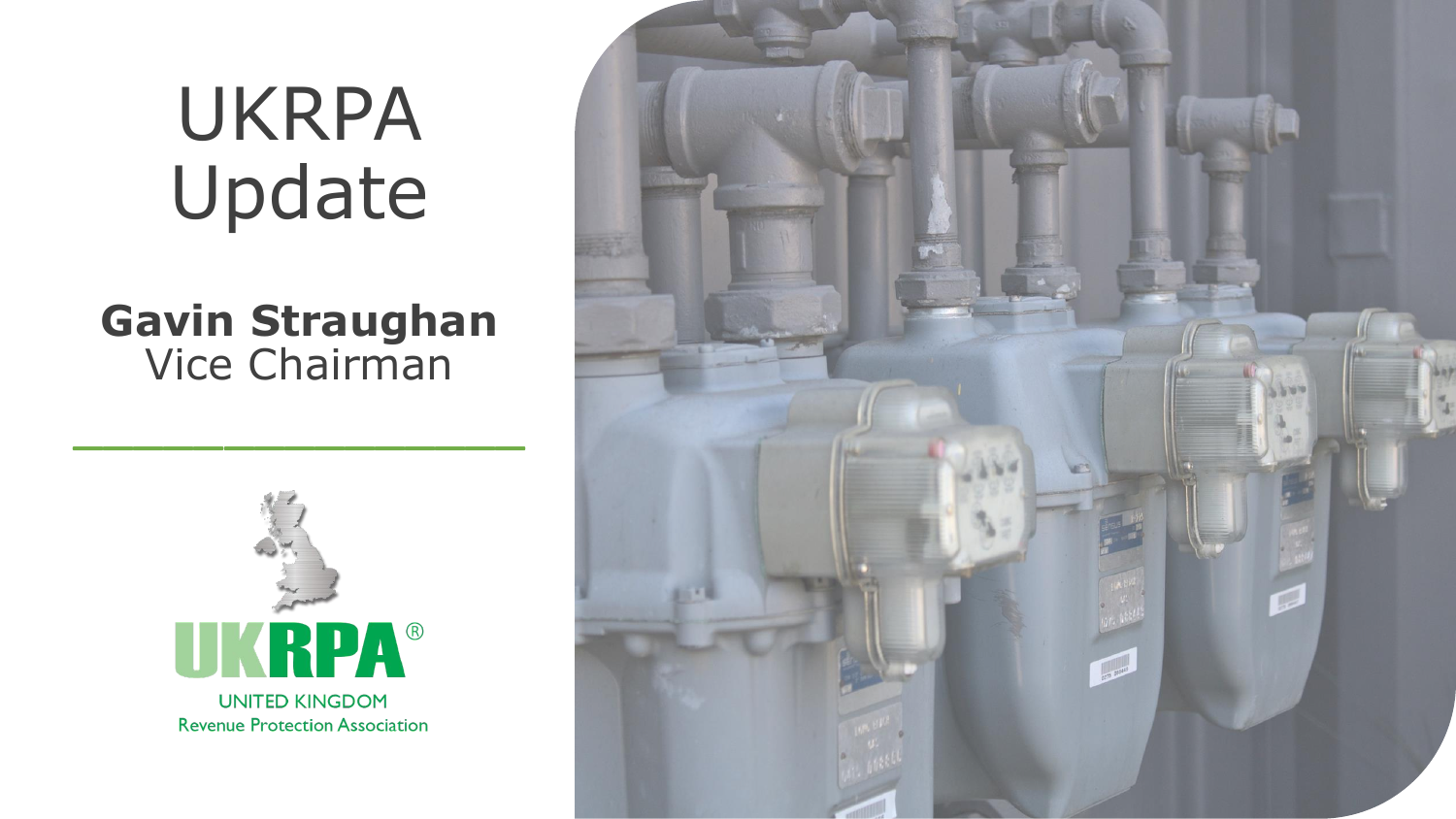- The United Kingdom Revenue Protection Association (UKRPA) is a voluntary trade association, which was established in 1998 to provide a forum for the exchange of information, best practices, and discussion of matters of common interest related to Revenue Protection across the UK.
- The Association represents the interests of its Members (drawn from a wide spectrum of organisations throughout the energy value chain) who work collaboratively with stakeholders to maintain safe and fair industry standards.

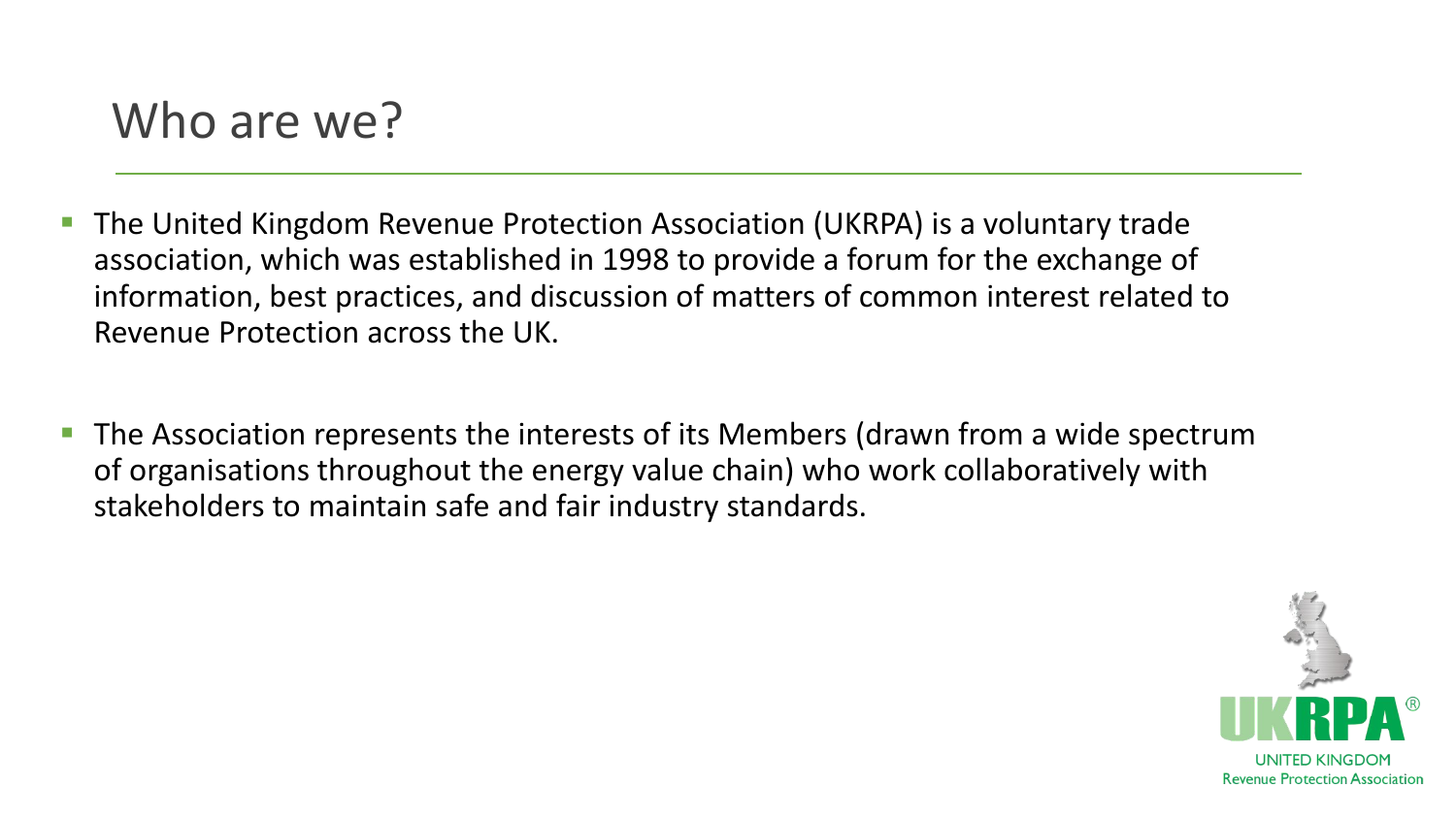## The "New Normal" – COVID 19

- **ELockdowns** 
	- **Businesses Closed**
	- Working From Home
	- **Exercise Schooling From Home**
- PPE
- Vaccines
- Returning to normal...

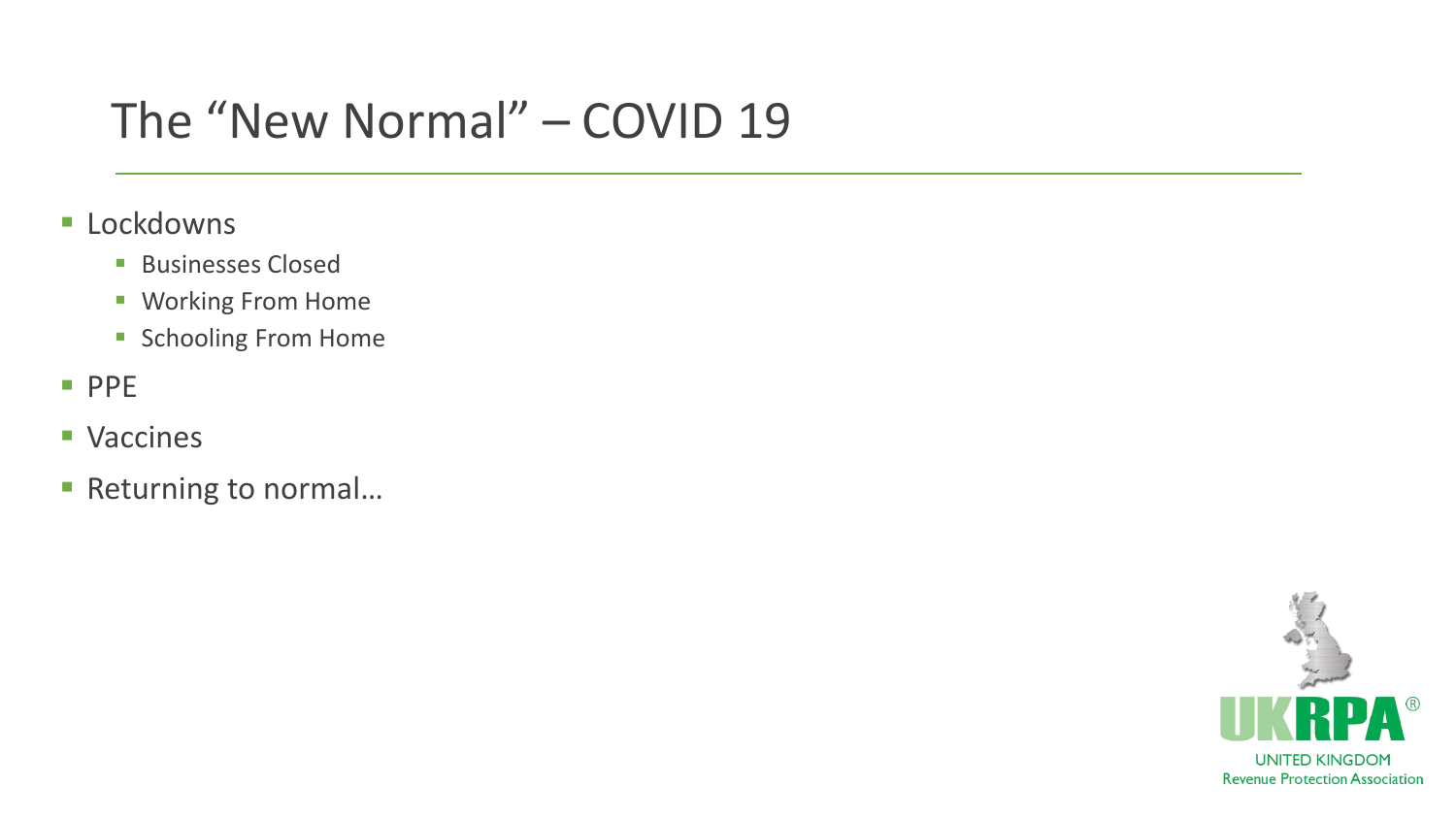### The "New Normal" – After COVID 19

- Russia invade Ukraine
- Cost of Energy nearly 100% higher than 2019
- Cost of living high
- **E** High inflation
- It is going to get worse...
- October increase / Winter

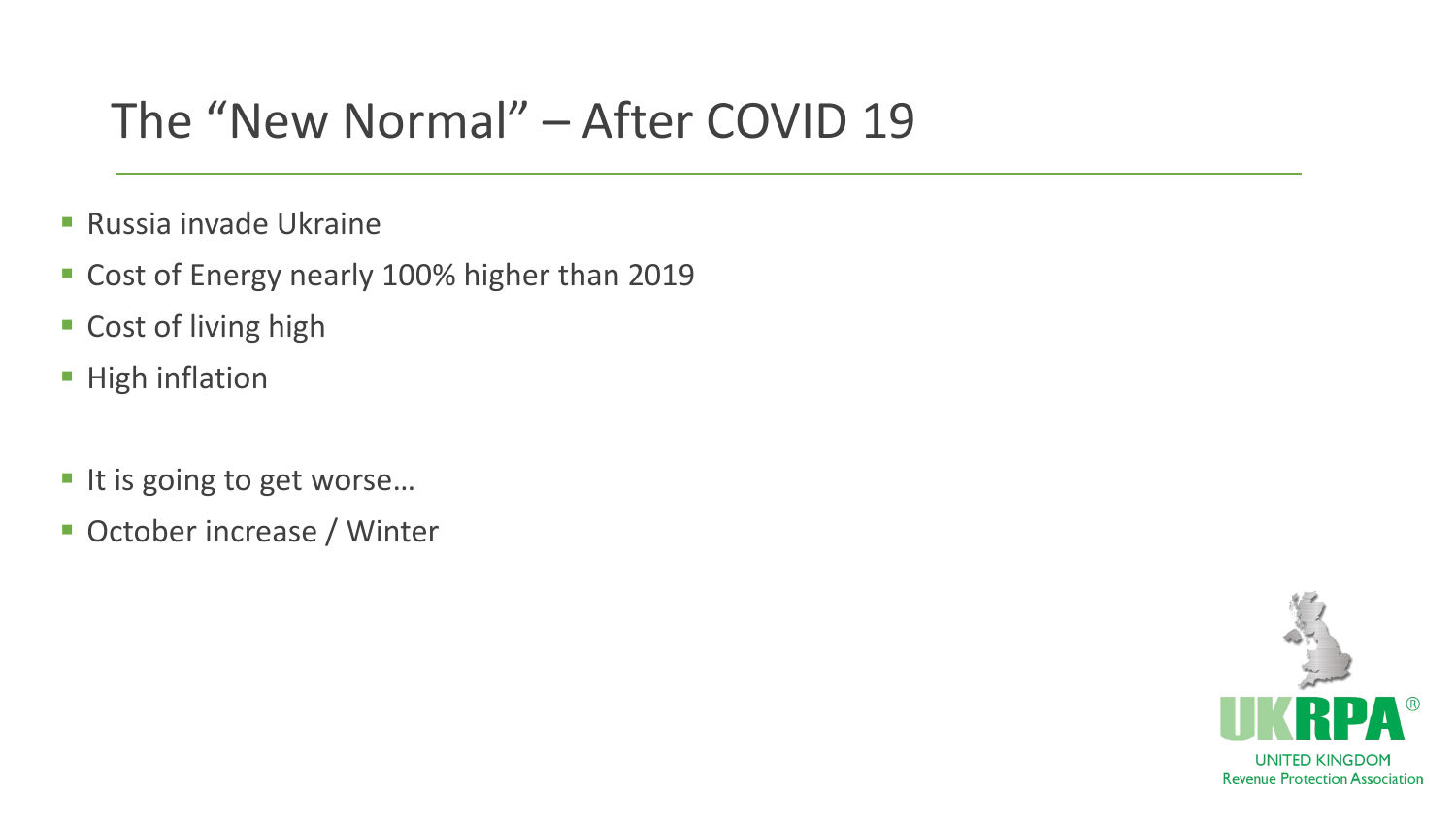### RECCo

- The Retail Energy Code Company (RECCo) is an independent, proactive, and forward-looking non-profit organisation.
- **They are the owner of one of the key governance and market operation arrangements** (the Retail Energy Code 'REC') which enables the operation of a competitive energy retail market in Great Britain.
- They are responsible for maintaining and continually developing those arrangements to enable a more efficient energy market. For instance, they will govern the new Central Switching System which makes it faster and more reliable for customers to switch their energy suppliers.

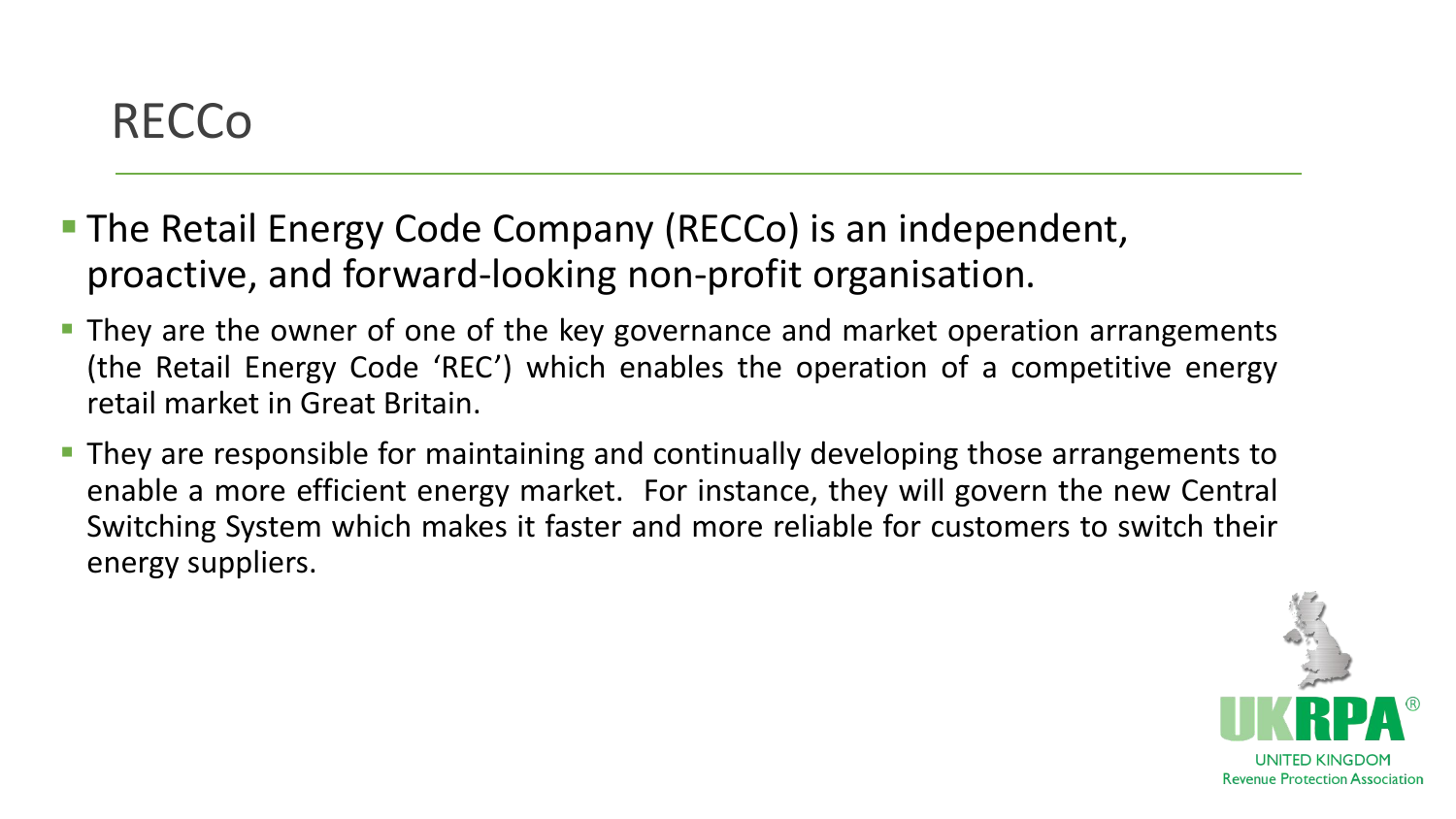## **RECCo**

#### **Summary:**

Approach aligns with existing Party obligations and models used for fraud prevention in other sectors

#### **Respond:**

Develop a standard and coordinated approach to dealing with theft once detected, and informing better future prevention



**Prevent:** Activities to deter theft in the first place, part through raising awareness of risk, prevention of organised tampering, etc.

**Detect:** Activities to assess scale of problem and where possible, location. Assess effectiveness of prevention measures.

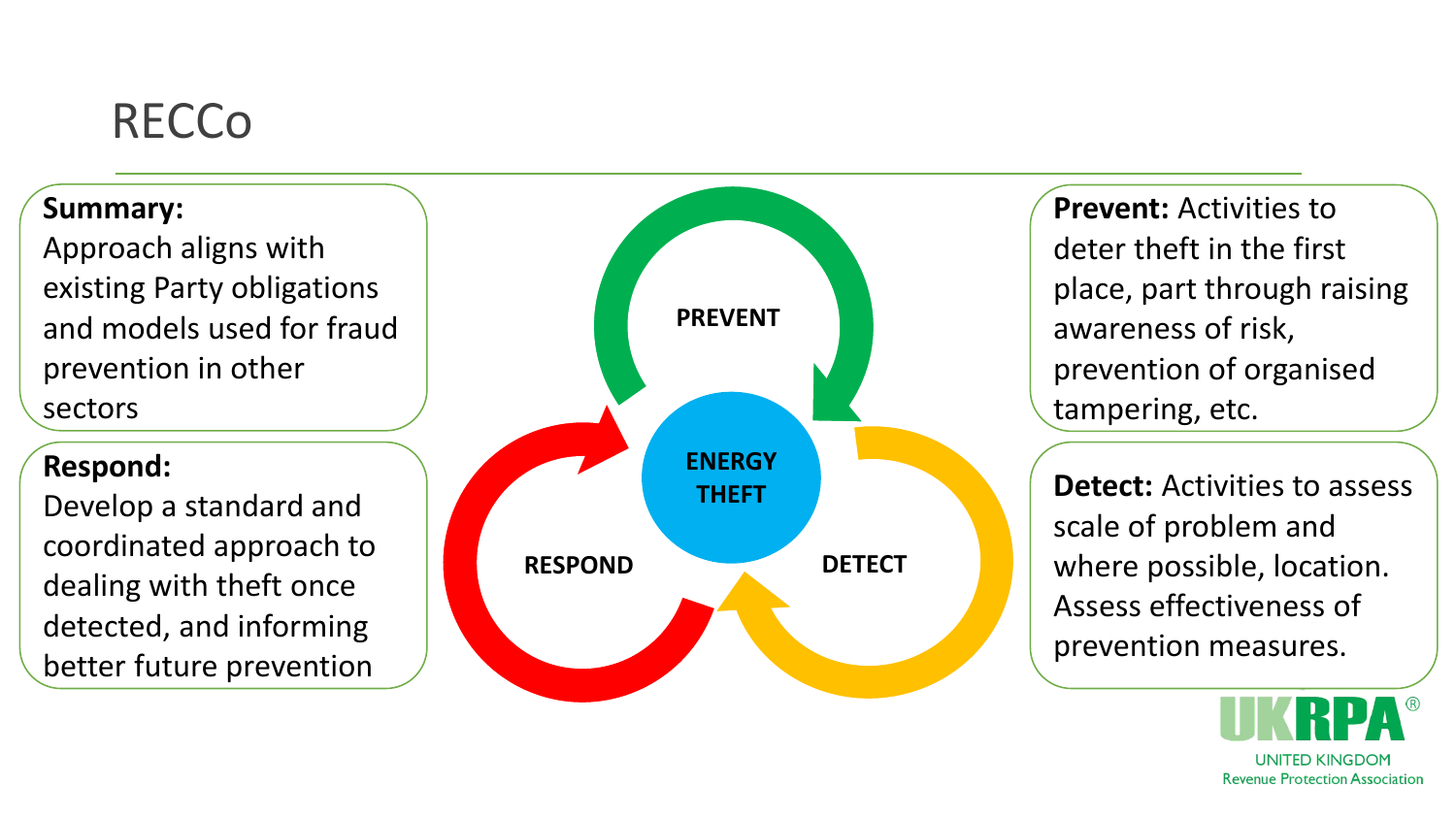### **RECCo**

 ${\cal F}$ he overall aim is to reduce the extent of theft in the GB energy industr ${\bf y}_{\!\lambda}$ thereby reducing the cost to bill paying consumers, and also mitigate the safety risks.

However, there is currently no reliable measure of the scale of the problem – usually tracing back to Ofgem's estimate of £400-500m from several years ago.

Ofgem recognised that a more robust estimate would be required as part of any business case to justify further substantial investment. The REC therefore places an obligation on RECCo to procure a **Theft Estimation Methodology.**

RECCo has commissioned Capgemini to produce the Theft Estimation Methodology, aimed at providing a figure on which Industry parties could agree, but could be re-run periodically to determine whether we are successfully mitigating the problem.

UNITED KINGDOI **Revenue Protection Association** 

What will the new estimate be???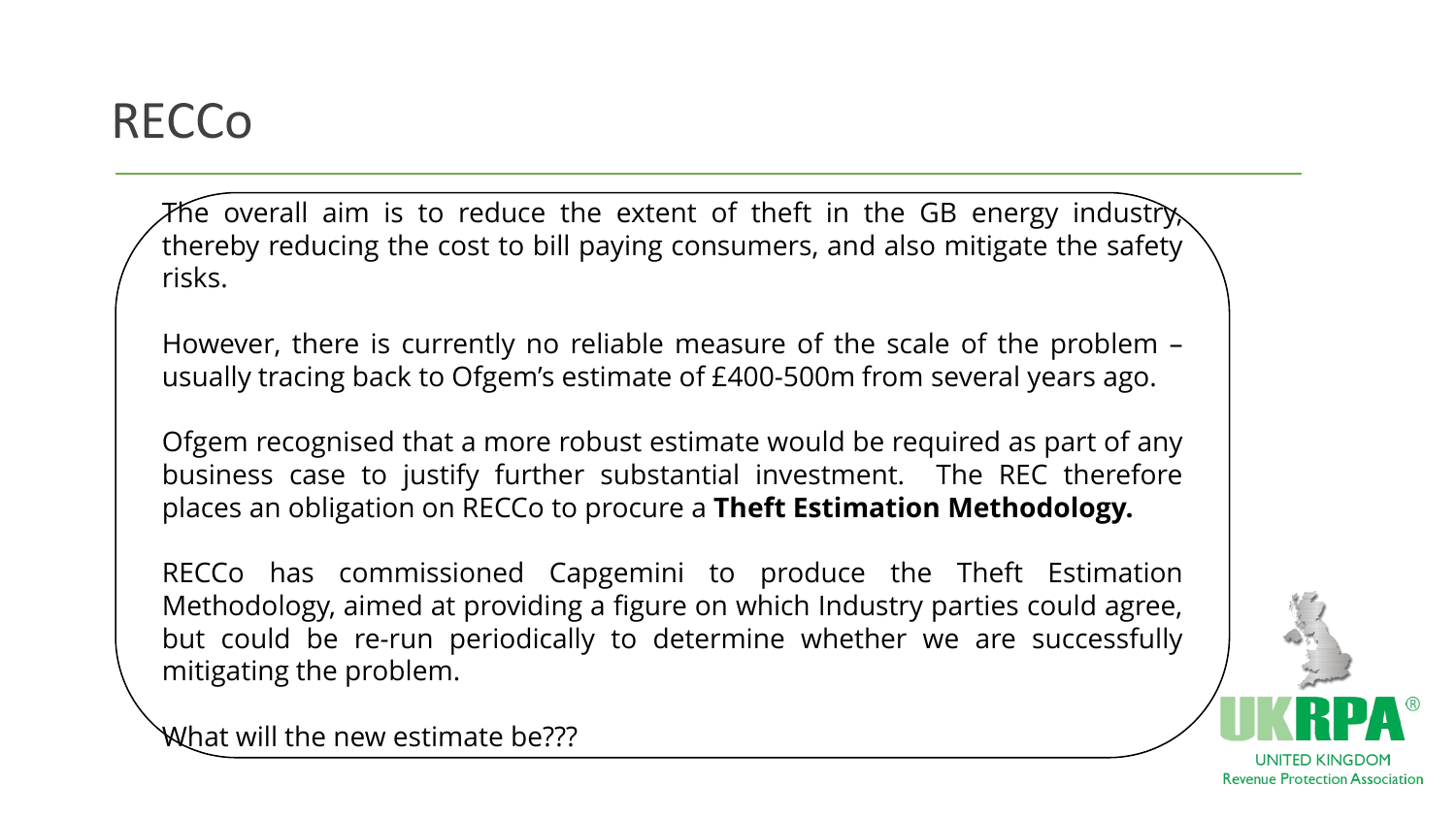### Where do we get leads?

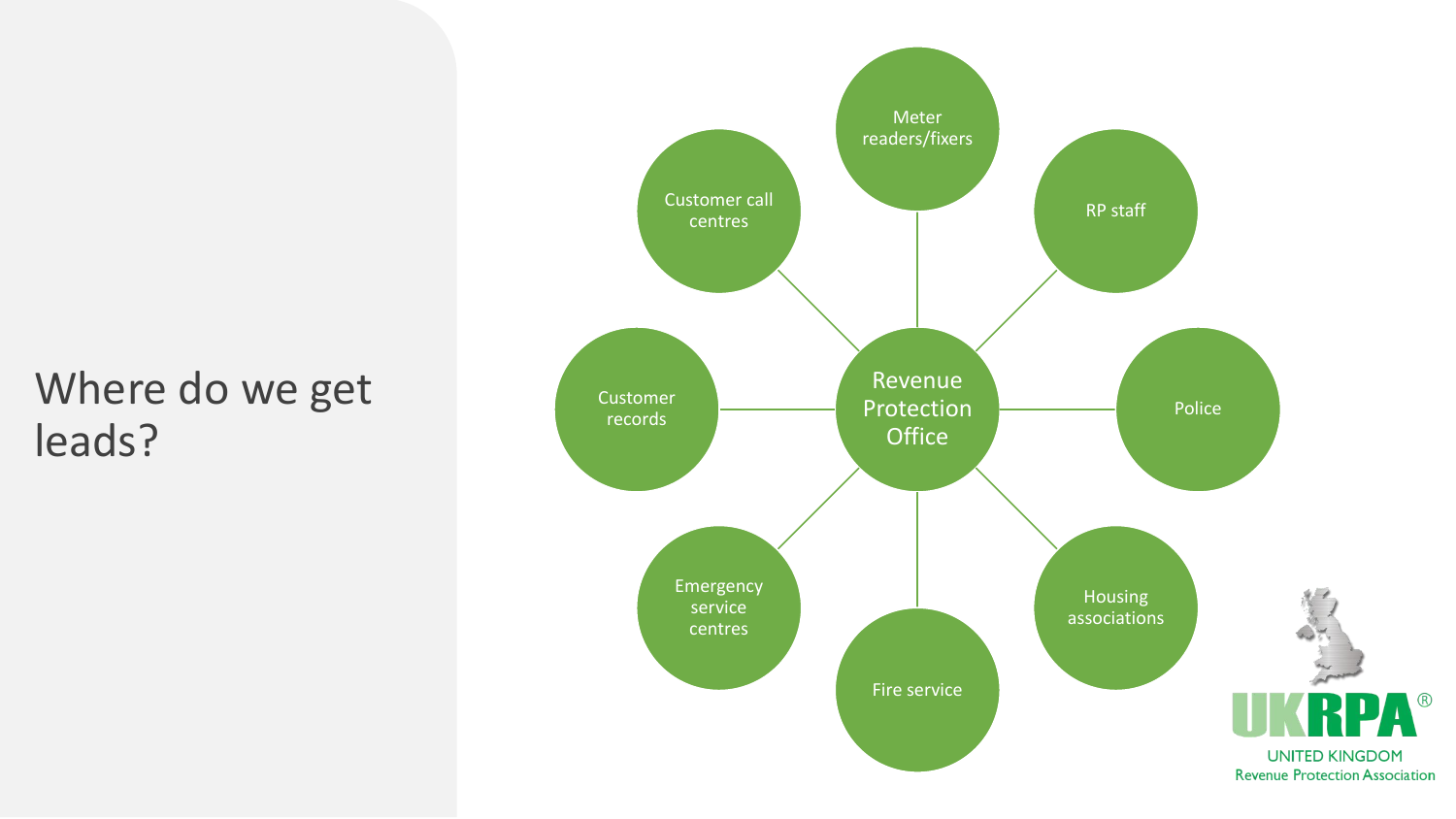### Leads



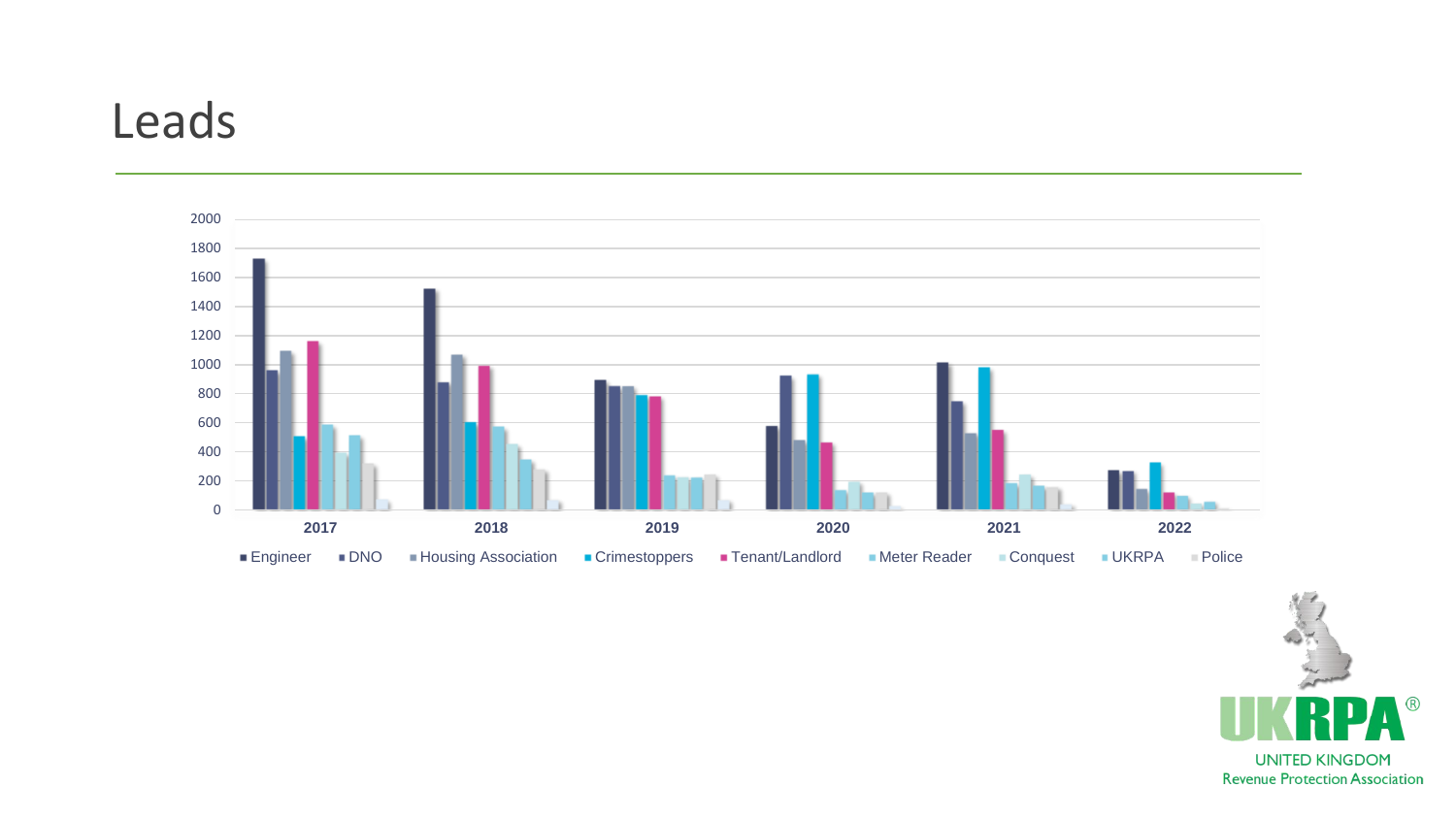### SMART Data Analytics

- Faced challenges to obtaining a regular feed of Smart data will differ with suppliers.
- Currently have daily SMETS2 feed from June 2021.
- Retrospective analysis of physical interference alerts.
- Initial focus on terminal cover removed.
- High volume so need to understand false positives
- Early view is to combine with existing leads whilst our knowledge grows.
- Opportunity for suppliers to share insight/best practice on alerts?